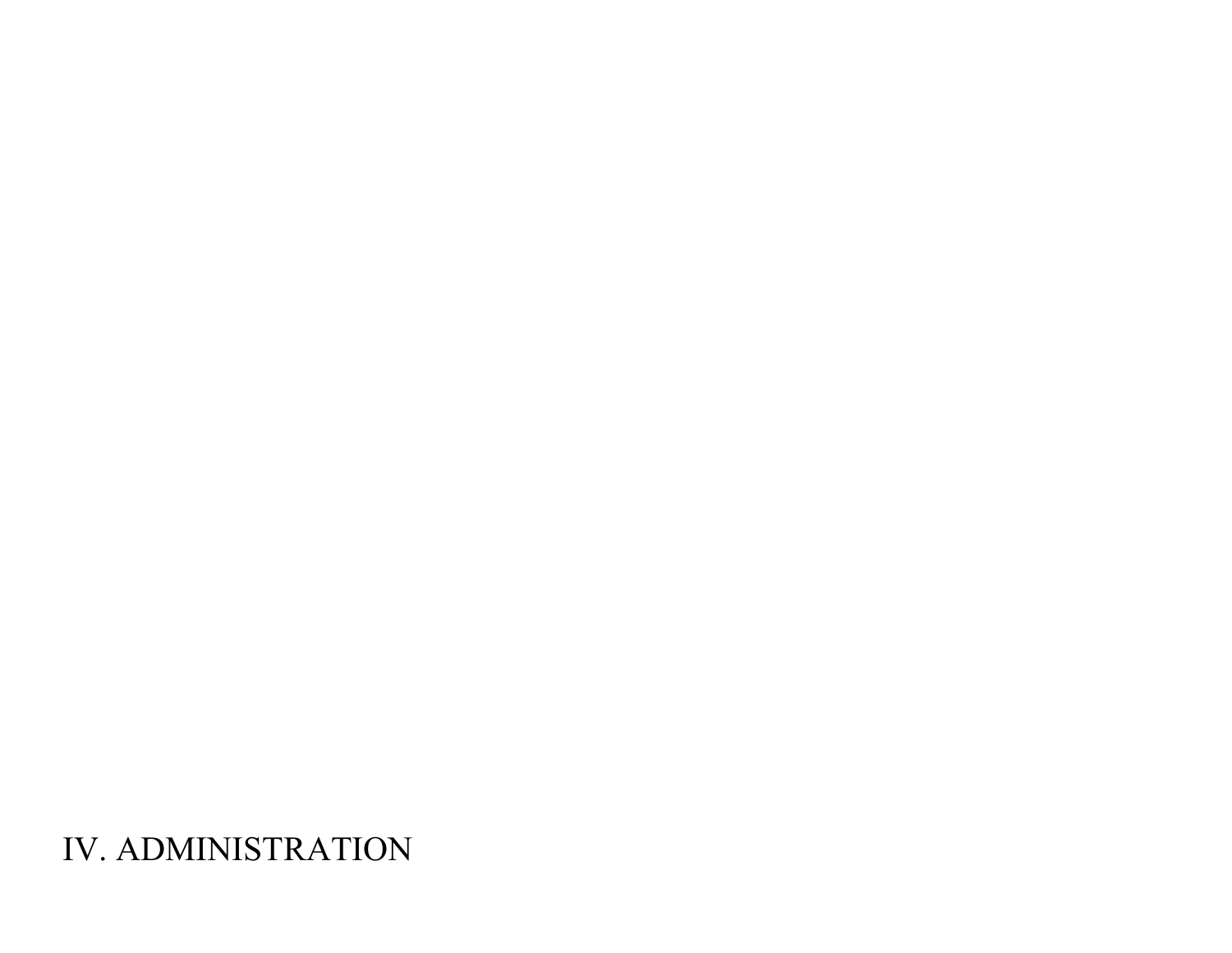## **IV. ADMINISTRATION**

#### **A. Development Phasing Plan**

 The Holly-Seacliff study area is anticipated to be built out over a period of approximately 10 years, with a target completion date of 2001. Actual construction starts and occupancy will be dictated by market forces, the removal of oil operations and interim uses, and the requirements of individual property owners and developers.

 The Development Phasing Plan shown on Table 2 is a program of the relative timing of development within each of the individual planning areas. The Phasing Plan also provides a guideline for the construction of adequate community infrastructure within the Holly-Seacliff Specific Plan area.

#### **B. Public Facilities Improvement Responsibilities**

 In order to provide for public facilities improvements necessary to serve all future development within the Holly-Seacliff area, developers will have a fair-share responsibility for either (1) constructing the necessary improvements required as described in the Specific Plan concurrent with project development, or (2) funding such necessary improvements if constructed by other developers.

The City will determine and administer the fair-share responsibility for the master public facilities improvements, including sewer, water, drainage, roads, traffic controls, fire and police capital facilities as described in the Specific Plan. If a developer provides the necessary facilities beyond his fair-share responsibility, that developer shall be reimbursed from funds collected from other developers. If a developer is required to pay fees, those fees will be based on the City's fairshare responsibility determination. This determination will be based on a development's proportional use of the master public facilities improvements necessary to serve the development utilizing assessment on a dwelling unit, acreage, building square footage or front footage basis.

 All development projects to be served by the master public facilities improvements shall be conditioned to construct facilities or pay fees per a Holly- Seacliff Public Facilities Fee Ordinance. Such construction or payment of fees shall be based on a fair-share responsibility program as administered by the City Public Works Department.

 Development Agreement No. 90-1 describes certain public facilities improvements to be constructed by Pacific Coast Homes and Garfield Partners.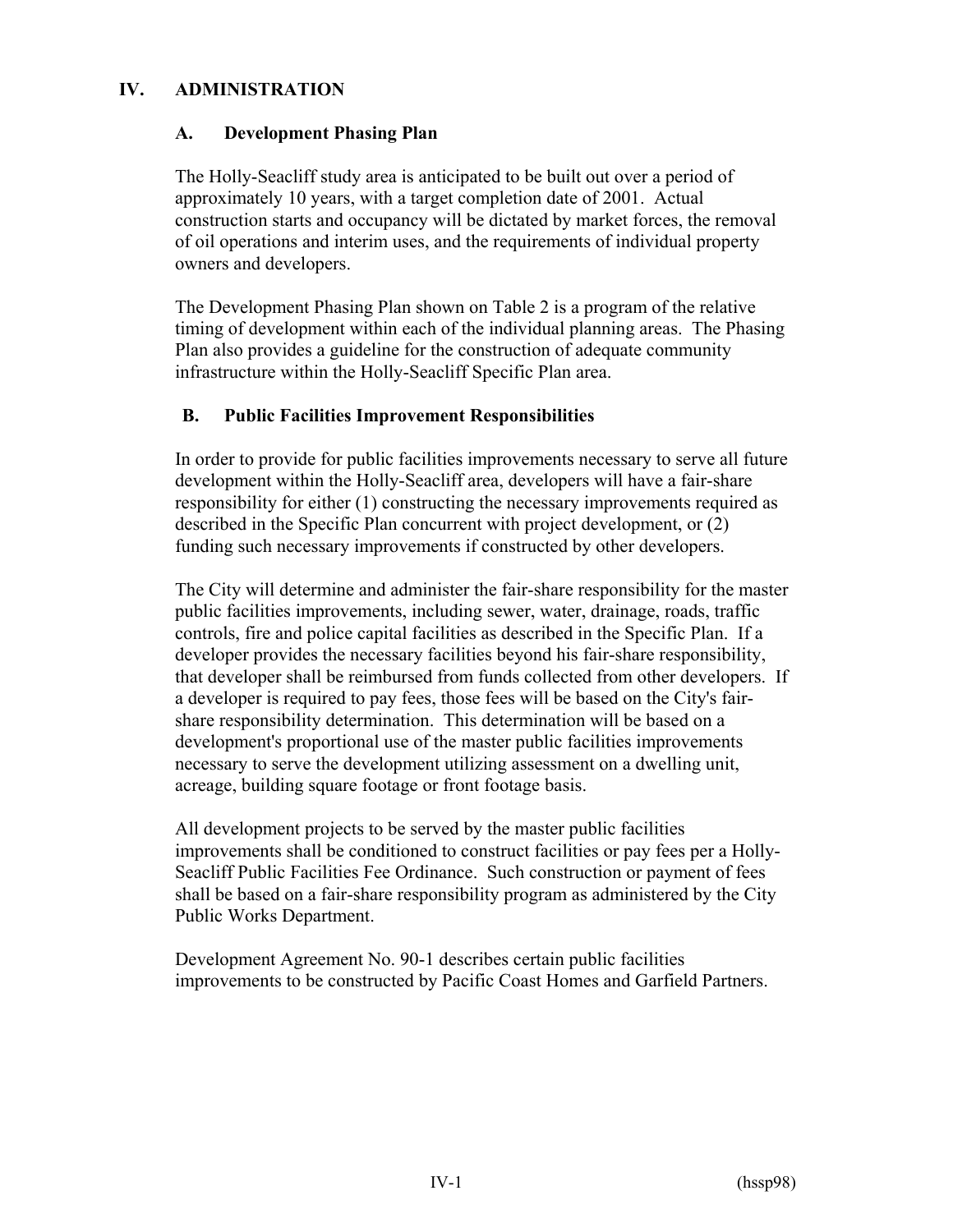# Table 2 **Development Phasing Plan**

| <b>PLANNING</b> | <b>ACRES</b>         | <b>USE</b>         | <b>TOTAL</b><br><b>DWELLING</b> | <b>EXISTING</b><br><b>DWELLING</b> | <b>PHASE I</b> | PHASE II  | <b>PHASE III</b> |
|-----------------|----------------------|--------------------|---------------------------------|------------------------------------|----------------|-----------|------------------|
| <b>AREA</b>     |                      |                    | <b>UNITS</b>                    | <b>UNITS</b>                       | 1990-1993      | 1994-1997 | 1998-2001        |
|                 | 48                   | <b>RESIDENTIAL</b> | 160                             |                                    | 20             | 90        | 50               |
|                 | 16                   | <b>OPEN SPACE</b>  |                                 |                                    | ٠              |           |                  |
| $\mathbf{I}$    | 159                  | <b>RESIDENTIAL</b> | 1,535                           |                                    | 300            | 985       | 250              |
|                 | 32                   | <b>INDUSTRIAL</b>  |                                 |                                    | ۰              |           |                  |
| $\mathbf{H}$    | 175                  | <b>RESIDENTIAL</b> | 1,450                           |                                    | 150            | 750       | 550              |
|                 | 7                    | <b>COMMERCIAL</b>  |                                 |                                    |                | ۰         |                  |
|                 | 16                   | <b>OPEN SPACE</b>  |                                 |                                    | $\bullet$      |           |                  |
| $\mathsf{IV}$   | 24                   | <b>RESIDENTIAL</b> | 750                             | 65                                 | 150            | 300       | 235              |
|                 | 53                   | <b>MIXED USE</b>   |                                 |                                    |                |           |                  |
|                 | 31                   | <b>INDUSTRIAL</b>  |                                 |                                    |                | ٠         |                  |
|                 | $\ddot{\phantom{a}}$ | <b>COMMERCIAL</b>  |                                 |                                    |                | ٠         |                  |
| <b>TOTAL</b>    | 565                  |                    | 3,895                           | 65                                 | 620            | 2,125     | 1,085            |

\*INDICATES TIMING OF NON-RESIDENTIAL USES.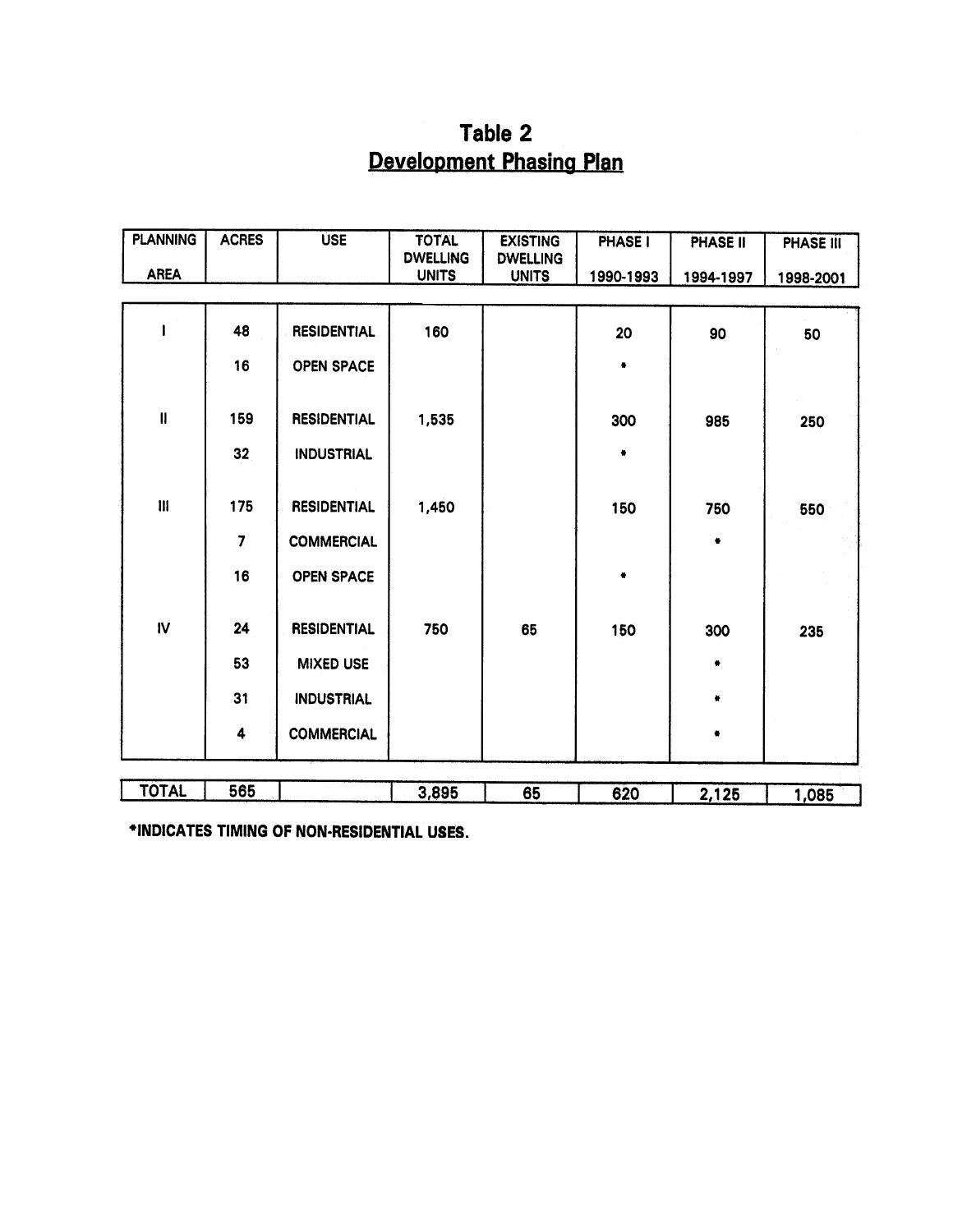## **C. Methods and Procedures**

 The methods and procedures for implementation and administration of the Development Standards, as well as the policies, guidelines and other conditions of this Holly-Seacliff Specific Plan, are prescribed as follows:

1. Implementation

The Specific Plan shall be implemented through the processing of site plans in conjunction with conditional use permits, tentative tract maps and tentative parcel maps. The site plans may be prepared concurrently in sufficient detail to determine conformance with the Specific Plan.

2. Tentative Tract Maps

For projects requiring a tentative tract or parcel map(s), the provisions and procedures contained in the Huntington Beach Ordinance Code shall apply.

3 .Vesting Tentative Maps

For residential projects entailing a vesting tentative tract map, the provisions and procedures in the Huntington Beach Ordinance Code shall apply.

4. Conditional Use Permits

For projects, uses and operations requiring a conditional use permit pursuant to the provisions of this Specific Plan, the procedures specified in the Huntington Beach Ordinance Code shall apply.

5. Special Permits/Variances

 For projects or operations requiring a variance or modification to the Development Standards contained herein, deviations up to ten percent (10%) may be approved via a special permit, except for height and parking. Deviations greater than ten percent (10%) may be approved via a conditional exception.

6. Specific Plan Amendments

A Specific Plan amendment shall be required for the following:

- a) Changes to planning unit boundaries which exceed fifteen percent (15%) of the approved acreage on Table 1.
- b) Changes to the Development Standards in the Specific Plan.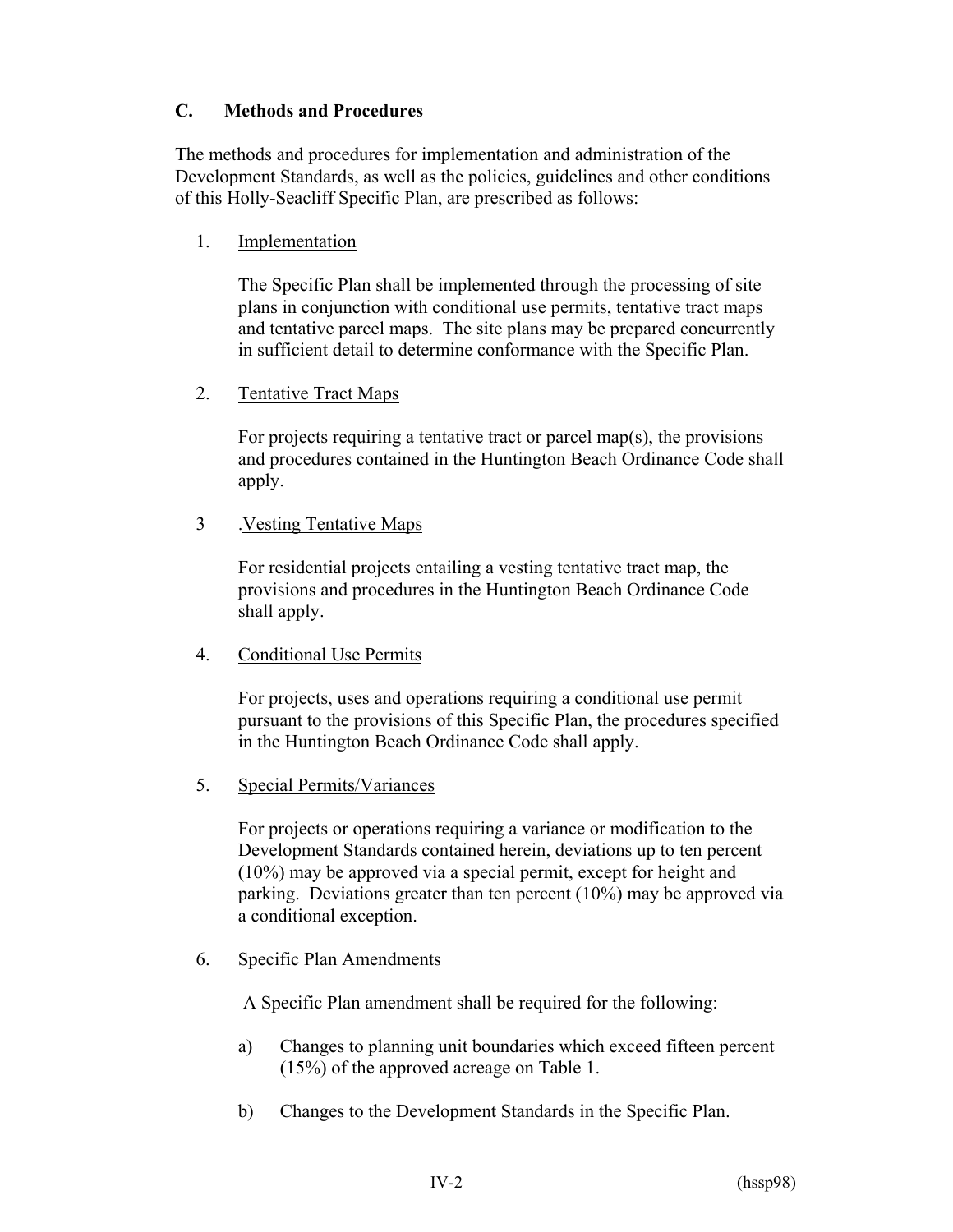c) Substantial variations from infrastructure plans, as determined by the Director of Public Works.

Specific Plan Amendments shall be processed in accordance with either the zone change or code amendment procedures, as appropriate, contained in the Huntington Beach Ordinance Code.

## 7. Coastal Development Permits

The south western portion of the Holly-Seacliff Specific Plan Area falls within the coastal zone. All development projects proposed in this area require a Coastal Development Permit.

# **D. Density Transfer Procedure**

 The Land Use Element of the Holly-Seacliff General Plan Amendment allows dwelling units to be transferred from a Planning Unit or Units within the same Planning Area, so long as the maximum number of dwelling units allowed by the General Plan for each Planning Unit is not exceeded, and so long as the total number of dwelling units allocated for that Planning Area is not exceeded.

> As indicated on Table 1 of the Specific Plan, the "average gross density" of each Planning Unit is less than the General Plan maximum density. Since the General Plan and the Development Standards permit development up to the General Plan maximum density, the following procedures are necessary to allow and monitor density transfers within the Holly-Seacliff Specific Plan Area.

# 1. Transfers Within A Planning Unit

 Dwelling units may be transferred within a Planning Unit as long as the total number of units for the Planning Unit as shown on Table 1 remains the same. If a property owner submits an entitlement application for development of a portion of a Planning Unit for a density which is greater or less than the average gross density for the Planning Unit, then a transfer of density within a Planning Unit is involved, as long as the assigned total of units (as shown on Table 1) remains the same. The subject application must include:

- 1) a plan showing both the approved and proposed allocations of dwelling units within the Planning Unit, and
- 2) the written concurrence of all property owners affected by the proposed transfer.

Density may not be transferred from a completed project unless the transfer was approved at the time said project was approved.

2. Transfers Between Planning Units